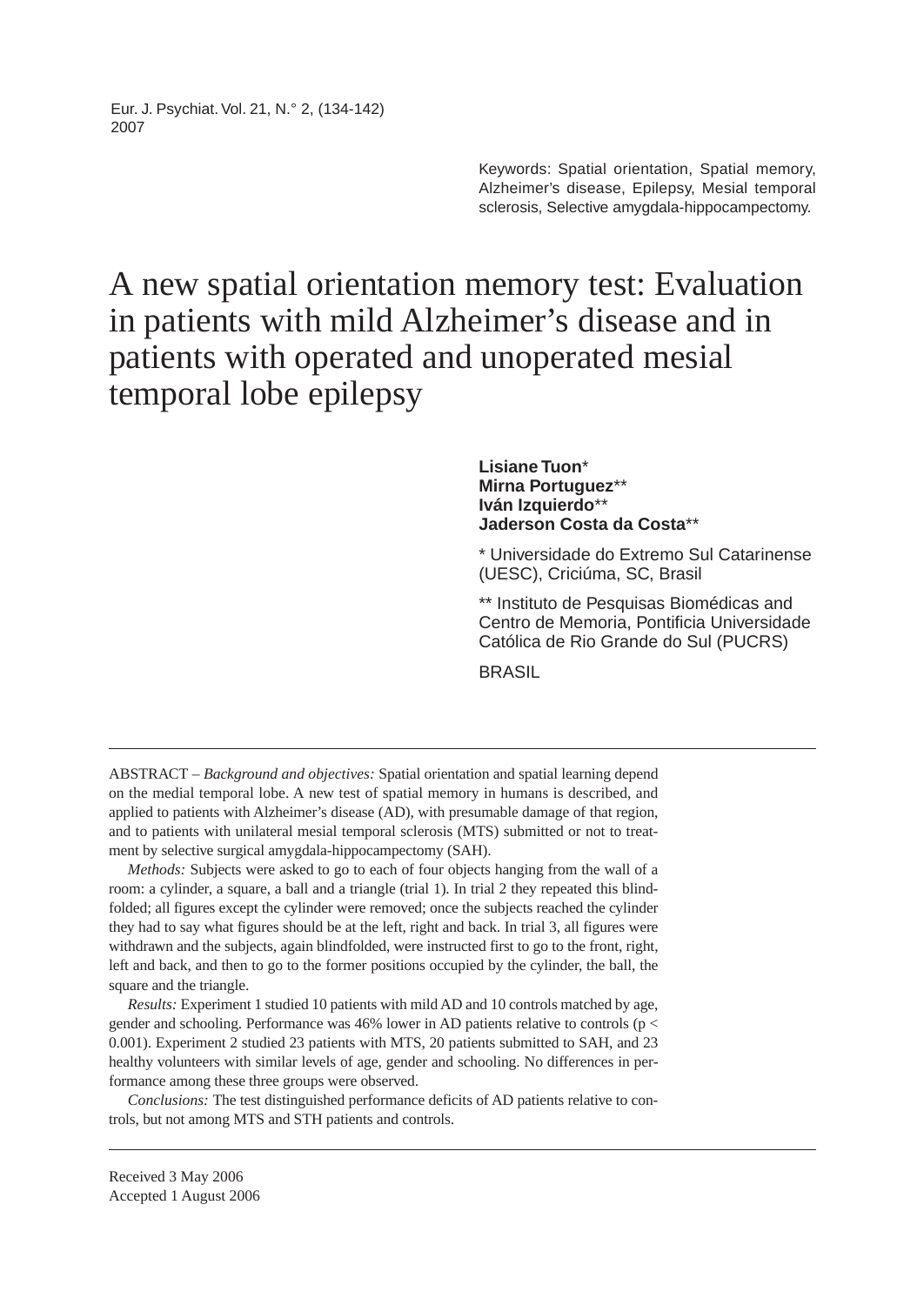# **Introduction**

A subpopulation of hippocampal pyramidal cells, the place cells, respond to spatial stimuli<sup>1-5</sup>. These cells have been proposed to play a role in spatial recognition and spatial learning: specific areas of the hippocampus respond to different sectors of the environment once animals are acquainted with the place  $6,7$ . Hippocampal lesions in many species affect spatial recognition and spatial memory<sup>3,8-10</sup>. Further, the administration of a variety of drugs that cause reversible inhibition of hippocampal activity hinders not only learning that relies on distant spatial cues<sup>11</sup> but also other forms of memory that depend on spatial cues close to the animal<sup>12,13</sup>. Hippocampal place cell activity is related to that of entorhinal grid cells<sup>4</sup>. These two mesial temporal lobe regions have strong bidirectional interactions, which explains their role in spatial and other forms of memory, as well as their relation with the amygdala $12$ .

In mesial temporal sclerosis (MTS) there is damage to hippocampal pyramidal  $cells<sup>14,15</sup>$ . Alterations of spatial orientation, spatial memory<sup>14,16</sup> as well as of memory as a whole have been described in these patients after large hippocampal resections carried out to treat MTS (see references in 10,13,17). Today, the most widely used resection procedures are temporal anterior lobectomy (TAL) and selective amygdalohippocampectomy (SAH). TAL involves a cortical incision in the mesial temporal gyrus approximately 4.5 cm behind the temporal pole of the dominant hemisphere and 6 cm behind it in the non-dominant hemisphere<sup>3</sup>. SAH was developed in more recent years, in order to minimize cognitive impairment. This keeps neocortical resection to a minimum, and consists of removal by aspiration of the anterior 2 cm of the superior temporal gyrus, the temporal horn,

amygdala, uncus and 1 to 2 cm of hippocampus<sup>14,18</sup>. SAH is usually unilateral. Both procedures are similarly effective for the treatment of seizures (about 80% of abolition over a period of 8 years), but SAH is superior from the point of view of minimizing cognitive impairments $19$ .

The objective of this study was to develop a test to evaluate spatial orientation memory in patients with Alzheimer's disease, who are known to have bilateral damage to their hippocampus, amygdala and entorhinal cortex, among other brain areas<sup>20,21</sup>, and in patients with unilateral MTS with and without unilateral SAH. The lesions typical of AD appear in stages<sup>21</sup>, but some are seen even at the mild initial periods<sup>22</sup>, which points to the importance of an early diagnosis. Mild Alzheimer's disease is characterized by restricted lesions mostly in the temporal tip, particularly entorhinal cortex and hippocampus<sup>21</sup>.

# **Method**

## Two studies were carried out

In Experiment 1, 10 patients with initial and mild Alzheimer Disease (AD) were selected and chosen among the components of the Criciúma Alzheimer Group and "São Vicente de Paula" Home, with ages between 65 and 80 years (7 women, 3 men; mean age, 71.6 years; mean years of schooling, 2.0). Only AD patients were included whose scores in the 'Mini-Mental State Examination' (MMSE) of at least  $21^{23}$ , whose score in the 'Clock Drawing Task'24 was above 2, and whose classification in the Clinical Dementia Rating  $(CDR)^{18,25}$  was equal to 1. These patients had a preservation of comprehension and other functions, and were able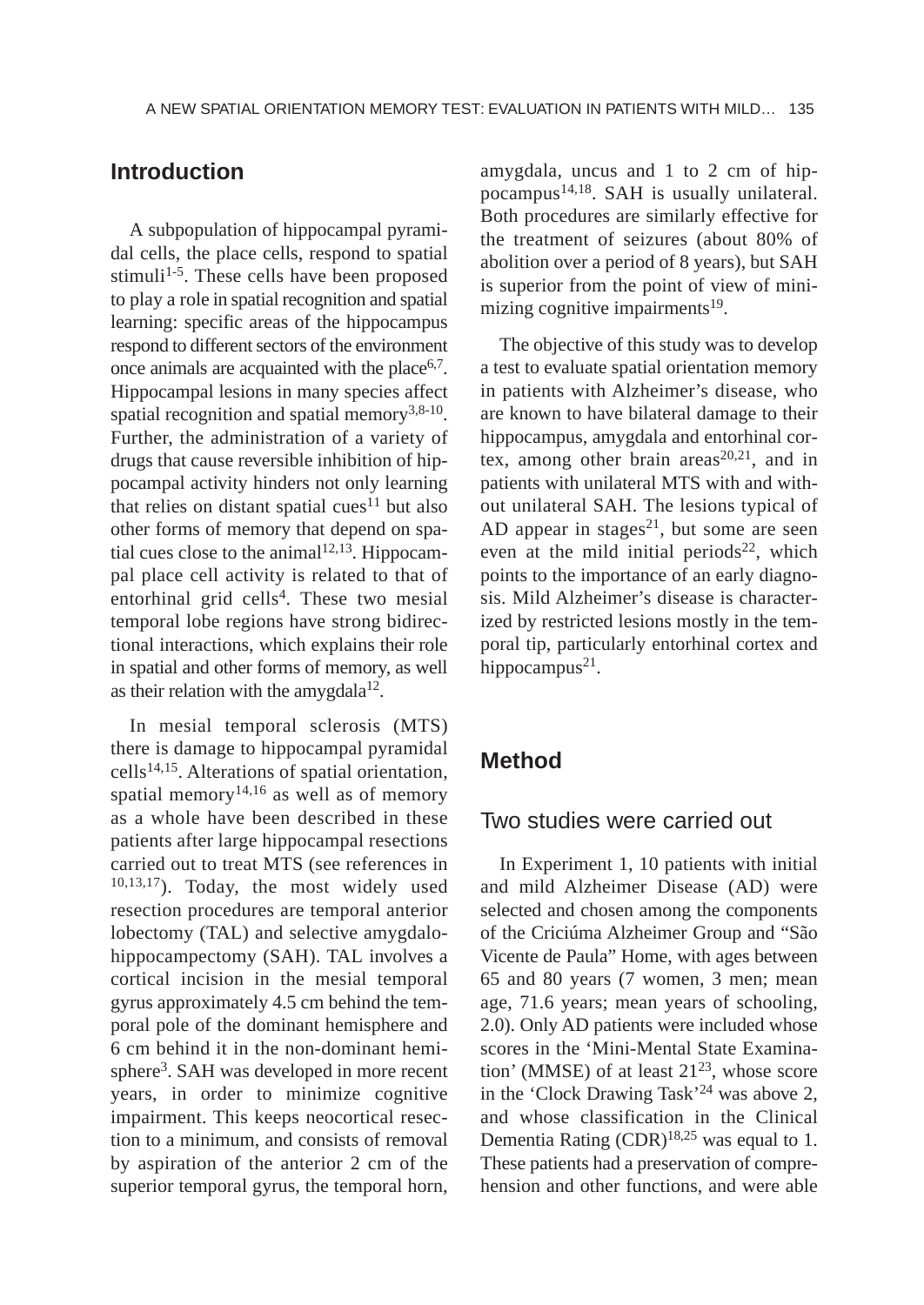to understand the spatial orientation memory test. The controls were 10 healthy volunteers matched to the AD patients by sex (7 women, 3 men), age (mean 72.8 years) and schooling (mean 3.1 years), and with no history of neurological disease. All age and schooling differences between groups were not significant at a p = 0.1 level in *t tests*.

In Experiment 2, we studied 43 patients of the Epilepsy Surgery Programme (ESP) of the Sao Lucas Hospital of PUCRS, and 23 control subjects. Twenty-three of the patients had refractory epilepsy secondary to unilateral MTS (15 on the right side, 8 on the left side) and were candidates for surgery for the epilepsy treatment, and 20 patients had once suffered from MTS and had been submitted to SAH between 8 and 12 months before (10 on the right side, 10 on the left side). Diagnosis of the MTS was both electroencephalographic (EEG) and by magnetic resonance imaging (MRI) in all cases. The sample was taken from patients selected from April 2004 to December, 2004 for the Epilepsy Surgery Programme. In the control group sample, 23 healthy volunteers were included, selected so as to correspond as close as possible to the sex, age and level of schooling of both the MTS and the SAH individuals; the controls were also selected by having no record of neurological disease. In the control group there were 12 women and 11 men; in the MTS group there were 13 men and 10 women, and in the SAH group there were 13 men and 7 women; differences among groups in gender predominance were not significant at a  $p =$ 0.1 level. Mean age was 38.5 years in controls, 38.3 years in the MTS group and 35.1 years in the SAH group. Mean years of schooling was 3.9, 3.6 and 3.8 respectively. Differences in these measures between groups were not significant at  $a$   $p = 0.1$  level in a *Duncan multiple range test*. The SAH patients studied had been operated at least 8 months before behavioural testing.

Both in Experiment 1 and Experiment 2, controls were volunteers from the hospital employee staff and from the family environment of the patients. Their participation was obtained by explaining to them the nature and purpose of the tests, and its potential contribution to the study of cognitive aspects of mental health, and just asking them if they volunteered. Among controls, groups of similar age and similar number of years of schooling to the corresponding patients examined were allotted to Experiments 1 and 2.

All individuals received the same instructions for the test, and the same test was used in both Experiments. The patient was placed on a chair in the middle of a 9.45 x 7.33 m room where different 60 x 60 cm yellow figures hung from the center of the clear grey walls: a cylinder from the wall in front, a square from the left wall, a ball from the right wall, and a triangle from the wall to the back of the subject (Figure 1). The door was 0.80 x 2.00 m, at the left front corner, and was kept closed during the trials. An observer standing behind the chair accompanied the subject. The duration of each trial was 3 min of adaptation followed by 3 min for the trial itself.

In the first trial, the subject was instructed to go to the cylinder, then to the square, then to the ball and finally to the triangle (4 questions). In the second trial, the subjects were required to repeat this, but blindfolded; all figures except the cylinder were removed and once the subjects reached the cylinder they were required to say what figures should be at the left, at the right and at the back walls (4 questions). In the third trial, all figures were withdrawn and the subjects, again blindfolded, were instructed first to go to the front, right, left and back (4 questions), and then to go to the former positions occupied by the cylinder, the ball, the square and the triangle (another 4 questions). Thus, maximum performance (100%) consisted of 16 correct responses.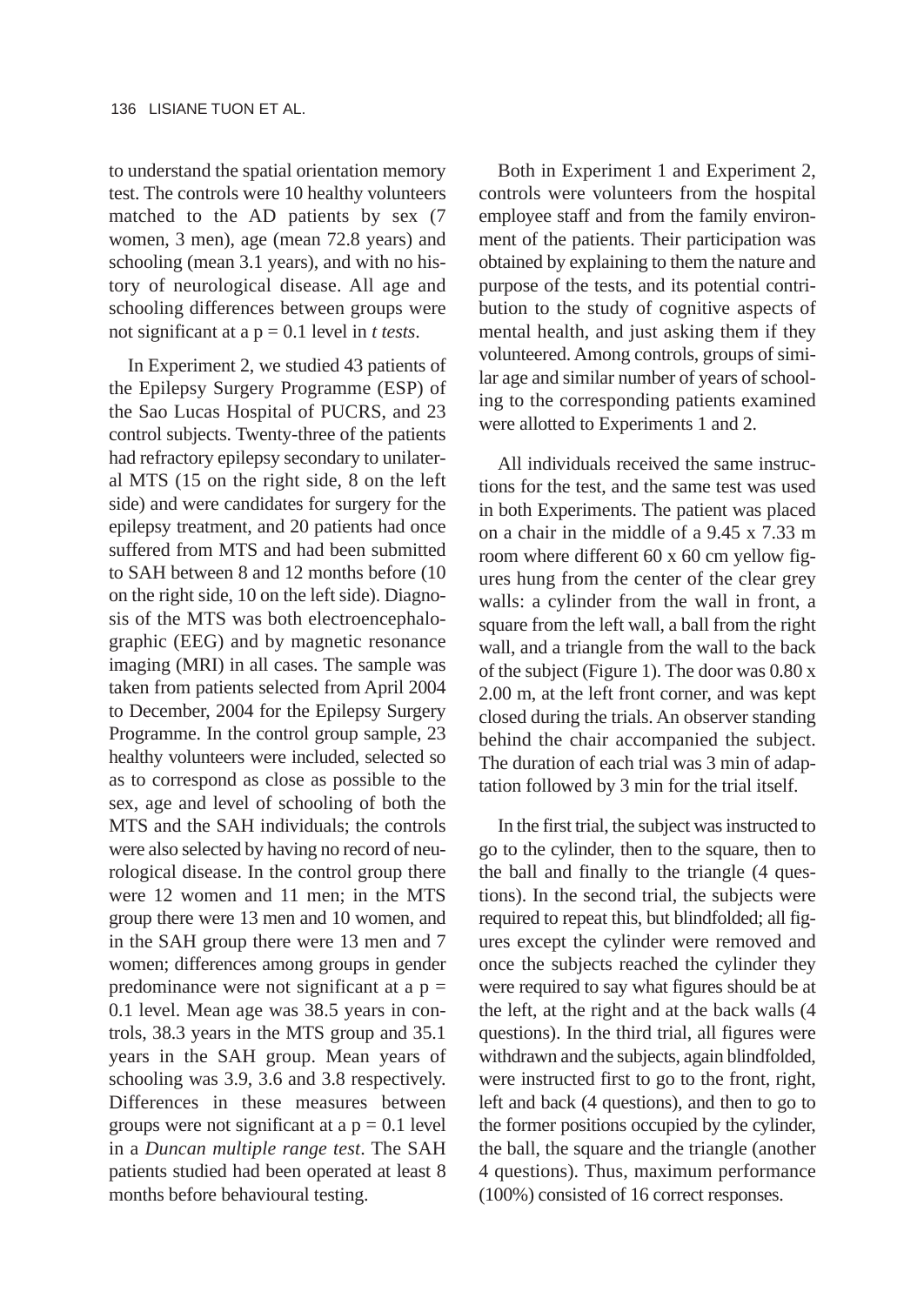The memory test used here is an unusual instrument for humans, and is derived from animal experiments designed to measure spatial orientation memory<sup>1,2,11</sup>. It involves both spatial memory (to remember the position of the pictures position in the room) and spatial orientation (to guide themselves within the room, from centre to right, left and back).

Statistical analysis was by a *Student's t test* in the first study (AD), in which there were only two groups, and by a Duncan multiple range test in the second study (MTS and SAH), which involved several groups.

The project was approved by the Commission of Ethics in Health of the Pontifical Catholic University of Rio Grande do Sul (PUCRS). All participants were informed about the aims of the research, and the individuals to be studied signed a Term of Consent.

# **Results**

Experiment 1. In the first study, performance in the spatial memory test was evaluated in 10 patients with AD and 10 healthy volunteers. Individual ages, schooling years and performance are listed in Table I. The results of each group and the statistics are shown in Table III. The difference in performance of correct responses between the two groups was significant to the level of  $p <$ 

Table I

 $\sim$ 

Age, years of schooling and performance in the spatial memory test of control individuals and patients in Experiment 1.

| Controls           |      |              |                    |                    |
|--------------------|------|--------------|--------------------|--------------------|
| Number             | Age  | Gender       | Years of schooling | Test performance % |
| 01                 | 73   | F            | 9                  | 81.25              |
| 02                 | 65   | F            | $\overline{4}$     | 100.00             |
| 03                 | 80   | F            | 1                  | 93.75              |
| 04                 | 70   | M            | 3                  | 93.75              |
| 05                 | 72   | F            | 1                  | 93.75              |
| 06                 | 77   | F            | $\mathfrak{2}$     | 100.00             |
| 07                 | 75   | F            | $\overline{c}$     | 62.5               |
| 08                 | 73   | M            | 1                  | 87.5               |
| 09                 | 73   | F            | 5                  | 87.5               |
| 10                 | 70   | $\mathbf{F}$ | $\mathfrak{2}$     | 93.75              |
| Means              | 72.8 |              | 3.1                | 89.4               |
| Alzheimer patients |      |              |                    |                    |
| 01                 | 78   | $\mathbf{F}$ | 12                 | 81.25              |
| 02                 | 73   | F            | 5                  | 50.00              |
| 03                 | 80   | $\mathbf{F}$ | 1                  | 37.50              |
| 04                 | 70   | M            | 4                  | 37.50              |
| 05                 | 71   | F            | 1                  | 87.50              |
| 06                 | 70   | M            | 4                  | 62.50              |
| 07                 | 70   | M            | 3                  | 37.50              |
| 08                 | 69   | F            | 1                  | 37.50              |
| 09                 | 70   | $\mathbf{F}$ | 6                  | 37.50              |
| 10                 | 65   | F            | 1                  | 12.50              |
| Means              | 72.6 |              | 3.8                | 48.1               |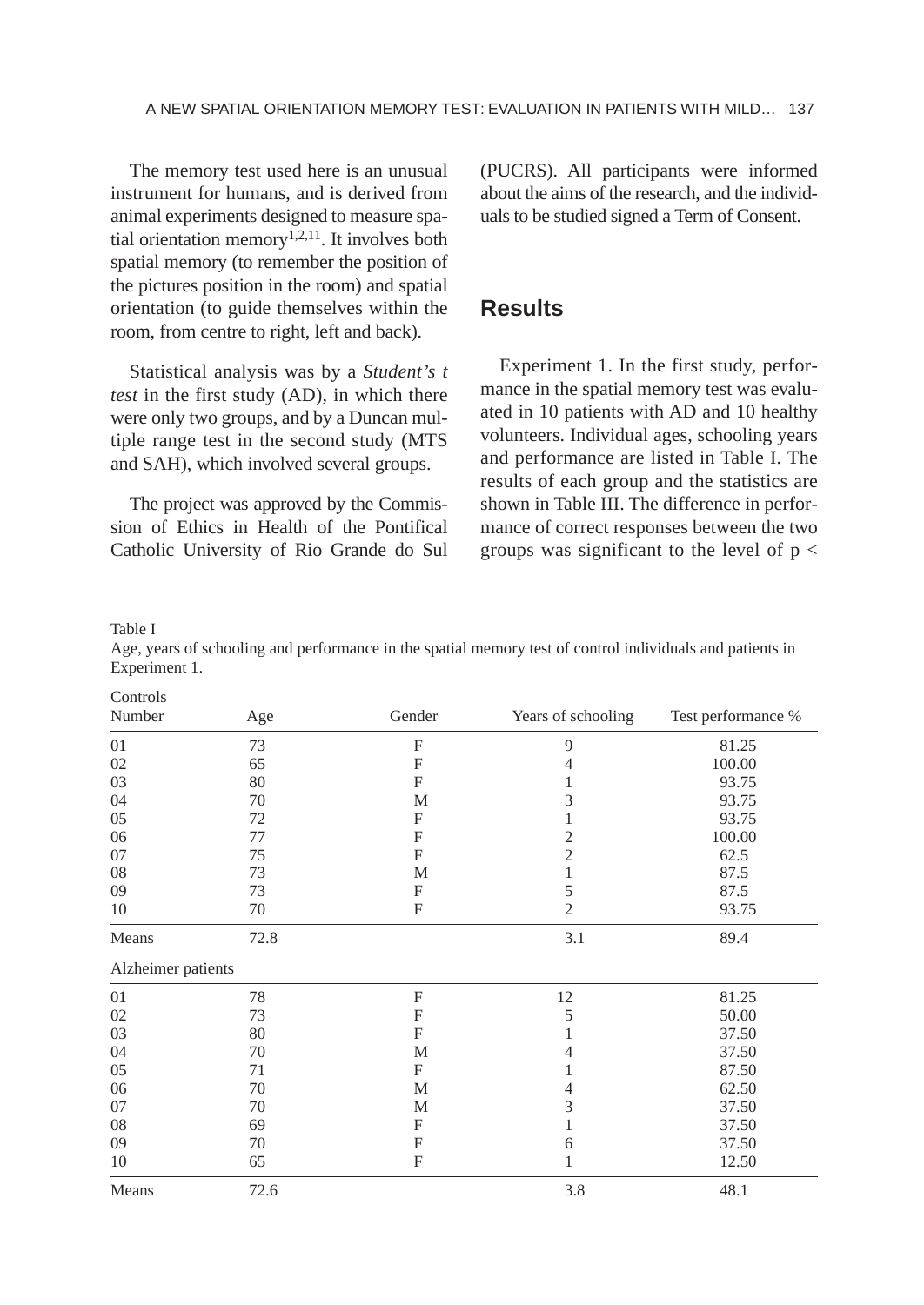## 138 LISIANE TUON ET AL.

Table II

Age, years of schooling and performance in the spatial memory test of control individuals and patients in Experiment 2.

| Controls     |          |              |                    |                    |
|--------------|----------|--------------|--------------------|--------------------|
| Number       | Age      | Gender       | Years of schooling | Test performance % |
| 01           | 42       | F            | 5                  | 93.75              |
| 02           | 31       | M            | 12                 | 93.75              |
| 03           | 32       | M            | 3                  | 100.00             |
| 04           | 36       | М            | 3                  | 93.75              |
| 05           | 31       | $\mathbf{F}$ | $\overline{4}$     | 93.75              |
| 06           | 32       | $\mathbf F$  | 3                  | 100.00             |
| 07           | 33       | M            | $\overline{7}$     | 100.00             |
| 08           | 44       | F            | $\overline{4}$     | 87.50              |
| 09           | 25       | M            | $\mathbf{1}$       | 75.00              |
| 10           | 28       | M            | 6                  | 100.00             |
| 11           | 35       | F            | $\mathbf{1}$       | 93.75              |
| 12           | 51       | $\mathbf F$  | 3                  | 93.75              |
| 13           | 34       | M            | $\overline{4}$     | 100.00             |
| 14           | 48       | F            | 12                 | 68.75              |
| 16           | 35       | M            | $\mathbf{1}$       | 50.000             |
| 17           | 48       | M            | $\overline{4}$     | 100.00             |
| 18           | 41       | М            | $\overline{4}$     | 100.00             |
| 19           | 42       | M            | $\overline{4}$     | 56.25              |
| 20           | 26       | М            | 8                  | 75.00              |
| 21           | 32       | F            | $\overline{4}$     |                    |
|              |          |              | 5                  | 100.00             |
| 22<br>23     | 44<br>38 | F<br>F       | $\overline{4}$     | 100.00             |
|              |          |              |                    | 100.00             |
| Means        | 38.5     |              | 4.8                | 90.2               |
| MTS patients |          |              |                    |                    |
|              |          |              |                    |                    |
| Number       | Age      | Gender       | Years of schooling | Test performance % |
| 01           | 41       | F            | $\sqrt{4}$         | 62.5               |
| 02           | 31       | М            | 12                 | 100.00             |
| 03           | 32       | М            | 3                  | 81.25              |
| 04           | 36       | M            | 3                  | 100.00             |
| 05           | 31       | F            | $\overline{4}$     | 100.00             |
| 06           | 42       | F            | 3                  | 100.00             |
| 07           | 32       | М            | 6                  | 100.00             |
| 08           | 44       | $\mathbf F$  | 4                  | 62.50              |
| 09           | 35       | M            | $\mathbf{1}$       | 100.00             |
| 10           | 38       | M            | 6                  | 87.50              |
| 11           | 35       | F            | $\mathbf{1}$       | 87.50              |
| 12           | 50       | F            | 3                  | 100.00             |
| 13           | 34       | M            | 6                  | 100.00             |
| 14           | 47       | F            | 12                 | 100.00             |
| 15           | 35       | M            | $\mathbf{1}$       | 93.75              |
| 16           | 47       | F            | 5                  | 87.50              |
| 17           | 48       | M            | 8                  | 100.00             |
| 18           | 41       | М            | $\overline{4}$     | 100.00             |
| 19           | 40       | F            | $\overline{4}$     | 100.00             |
| 20           | 26       | M            | 8                  |                    |
| 21           | 32       | F            | $\overline{4}$     | 100.00<br>87.50    |
| 22           | 45       | F            | $\overline{4}$     | 87.50              |
| 23           | 38       | F            | $\overline{4}$     | 75.00              |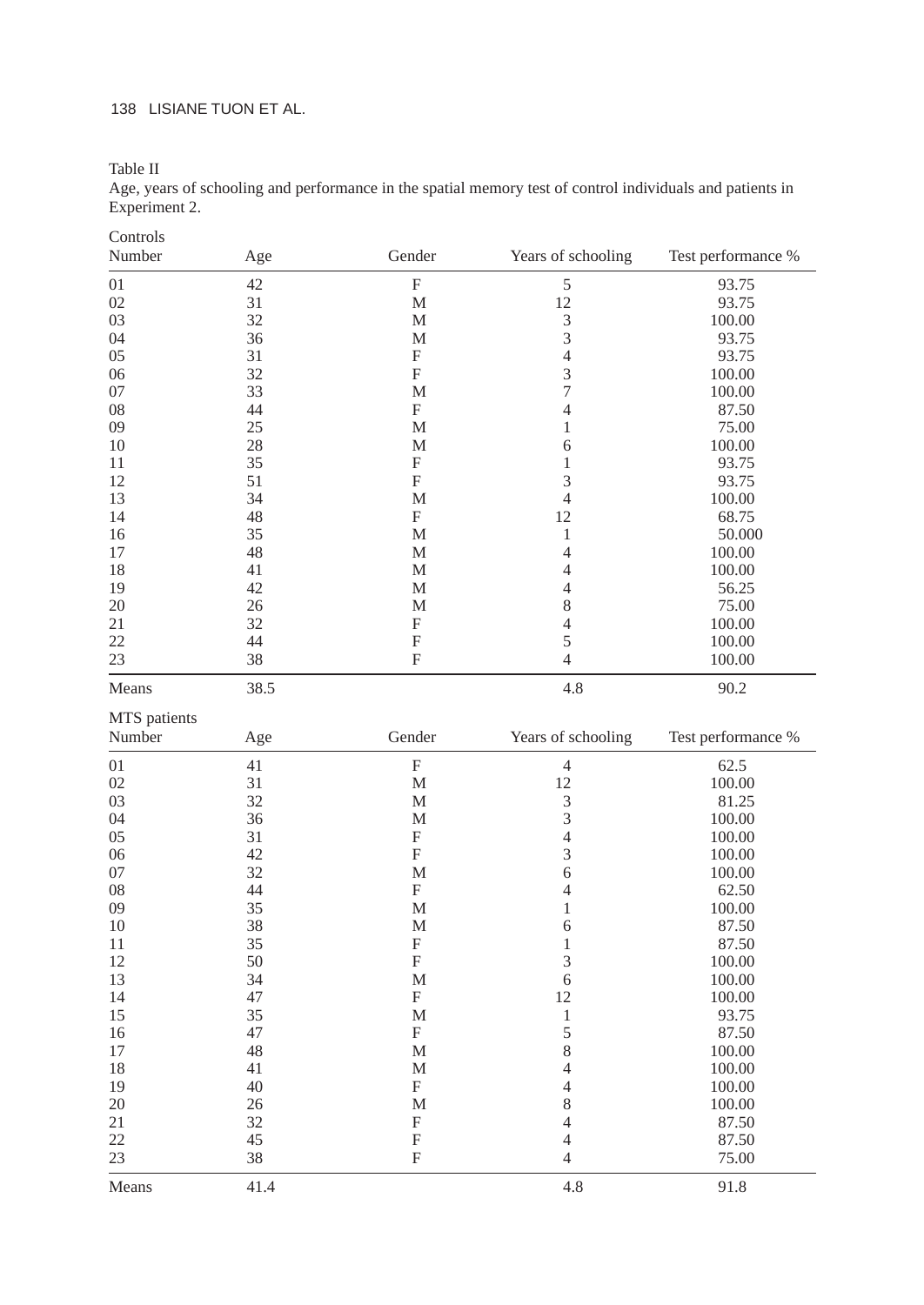| <b>SAH</b> patients |      |              |                    |                    |
|---------------------|------|--------------|--------------------|--------------------|
| Number              | Age  | Gender       | Years of schooling | Test performance % |
| 01                  | 40   | M            | $\tau$             | 93.75              |
| 02                  | 43   | M            | 12                 | 100.00             |
| 03                  | 28   | M            | 1                  | 93.75              |
| 04                  | 28   | F            | 3                  | 100.00             |
| 05                  | 30   | M            | 1                  | 100.00             |
| 06                  | 30   | M            | 3                  | 87.50              |
| 07                  | 38   | M            | 7                  | 100.00             |
| 08                  | 40   | M            | $\mathfrak z$      | 100.00             |
| 09                  | 38   | F            | 1                  | 100.00             |
| 10                  | 27   | M            | 5                  | 100.00             |
| 11                  | 43   | M            | 1                  | 100.00             |
| 12                  | 34   | M            | 3                  | 100.00             |
| 13                  | 38   | F            | 1                  | 100.00             |
| 14                  | 32   | $\mathbf{F}$ | 4                  | 93.75              |
| 15                  | 33   | $\mathbf{F}$ | 3                  | 87.50              |
| 16                  | 38   | $\mathbf{F}$ | 1                  | 100.00             |
| 17                  | 43   | M            | 5                  | 100.00             |
| 18                  | 33   | F            | 7                  | 100.00             |
| 19                  | 32   | M            | 5                  | 100.00             |
| 20                  | 44   | M            | $\overline{4}$     | 100.00             |
| Means               | 35.6 |              | 3.8                | 97.5               |

Table II (continue)

0.001 in a *t test*. Thus, there was a marked deficit in performance in the Alzheimer group relative to controls. This may be taken as a validation of the test.

Experiment 2. In the second study, 23 unoperated patients with unilateral MTS (15 on the right side, 8 on the left side), 20 MTS patients submitted to unilateral SAH (10 on the right and 10 on the left side), and 23 control subjects were studied. The individual age, years of schooling and performance in the test of the controls, MTS and SAH groups are listed in Table III. The group results and statistics are shown in Table III. As can be seen, differences between MTS, SAH and control groups were not significant in a *Duncan multiple range test* at a p = 0.05 level. Therefore, no effects of either MTS or the SAH could be detected. In addition, no influences of the side of the lesion or of the surgery could be detected. Following the tests of Experiment 2, patients in the

three groups were informally asked how they were feeling lately. Controls regularly said that they felt nothing in particular, neither better nor worse than usual. MTS patients often said that they expected that surgery would make them feel better (they were all inscribed, as mentioned under Methods, in the Surgery program of the hospital). In sharp contrast, all SAH patients declared that the surgery had enabled them to "recover lost time", and/or to be "tranquil", to feel better and happier because of the lack of epileptic crises, and/or to have improved their interaction with other people. Some were more emphatic than others, but none was indifferent about the beneficial effects of the surgery they had been submitted to.

Importantly, no difference in performance of correct responses between the control group of this study and that of the preceding one was detected. Since there was a large age difference between those two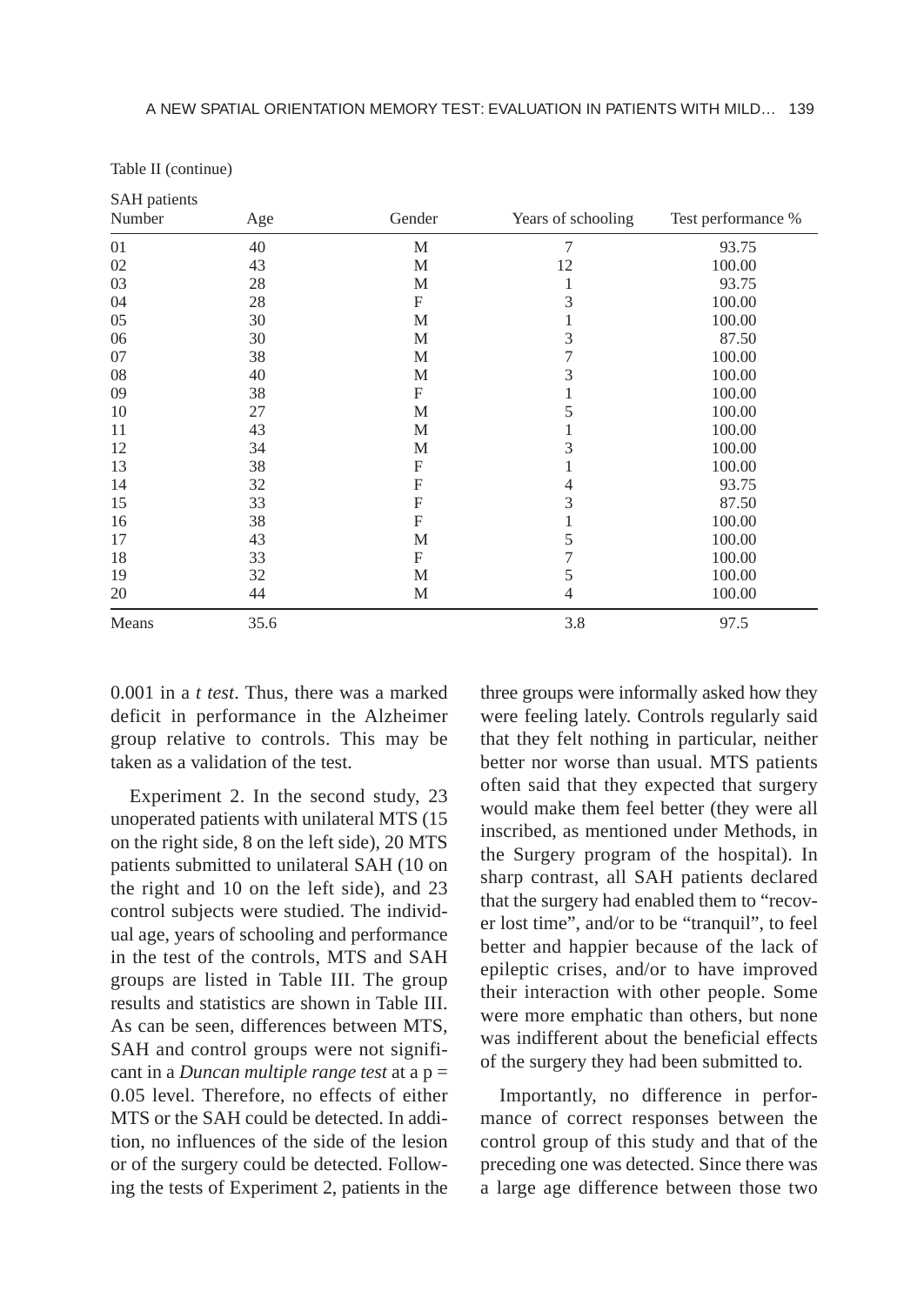### 140 LISIANE TUON ET AL.

populations, this means that the present observations appear not to discriminate between the respective age of the two control populations (mean 72.6, range  $65 - 80$ in Experiment 1; mean 38.5, range 25 – 51 in Experiment 2). No difference in performance between men and women was detected in any of the groups in Table I and III. The number of years of schooling was not significantly different across groups in any of these two tables. No significant correlation between years of schooling and performance in the test was detected in any of these groups (p > 0.1% in *Pearson tests*).

Table III

Percentage of correct responses in control subjects and in patients with mild or initial Alzheimer's disease.

| Group                | N | Mean $\pm$ SD correct responses |
|----------------------|---|---------------------------------|
| Controls             |   | $89.4 + 22.8$                   |
| Alzheimer's patients |   | $48.1 + 11.0*$                  |

\*Significant difference from controls at p < 0.001 level in a *t test*.

Table IV

Percentage of correct responses in control subjects and in patients with unilateral mesial temporal lobe sclerosis, either unoperated (MTS) or submitted to selective unilateral amygdalo-hippocampectomy at least 6 months before.

| Group            | N  | Mean $\pm$ SD correct responses |
|------------------|----|---------------------------------|
| Controls         | 23 | $90.2 \pm 14.8$                 |
| MTS total        | 23 | $91.2 \pm 12.5$                 |
| MTS right side   | 15 | $92.1 \pm 11.2$                 |
| MTS left side    | 8  | $91.4 \pm 13.7$                 |
| <b>SAH</b> total | 20 | $97.5 \pm 4.2$                  |
| SAH right side   | 10 | $97.5 \pm 4.4$                  |
| SAH left side    | 10 | $97.4 \pm 4.3$                  |

All differences between means, not significant at a p = 0.05 level in a *Duncan multiple range test*. Difference between the control group of this experiment and that of Table 1 is not significant at a  $p = 0.1$  level in a *t test*.

# **Discussion**

The results show that the test described here permits a reasonable exploration of spatial orientation and spatial learning in subjects between 25 and 80 years of age, and with very low (1 year) to relatively high (12 years) levels of schooling. The test detects important differences between AD patients and age, gender and schoolingmatched controls. This ratifies observations in the literature on the early disruption of spatial orientation in the course of  $AD^{24,26}$ .

The patients with AD presented a much lower average of correct responses (48.1%) than the controls  $(89.4\%)$  ( $p < 0.001$ ). The data are coherent both with the incidence of lesions in the hippocampus and related areas in  $AD^{20,21}$ , and with the proposed role of these structures in spatial cognitive variables (see above).

The test failed to detect differences in performance between MTS patients, SAH patients and their controls. Therefore, whatever deficits in spatial cognition there may be in these populations must be considered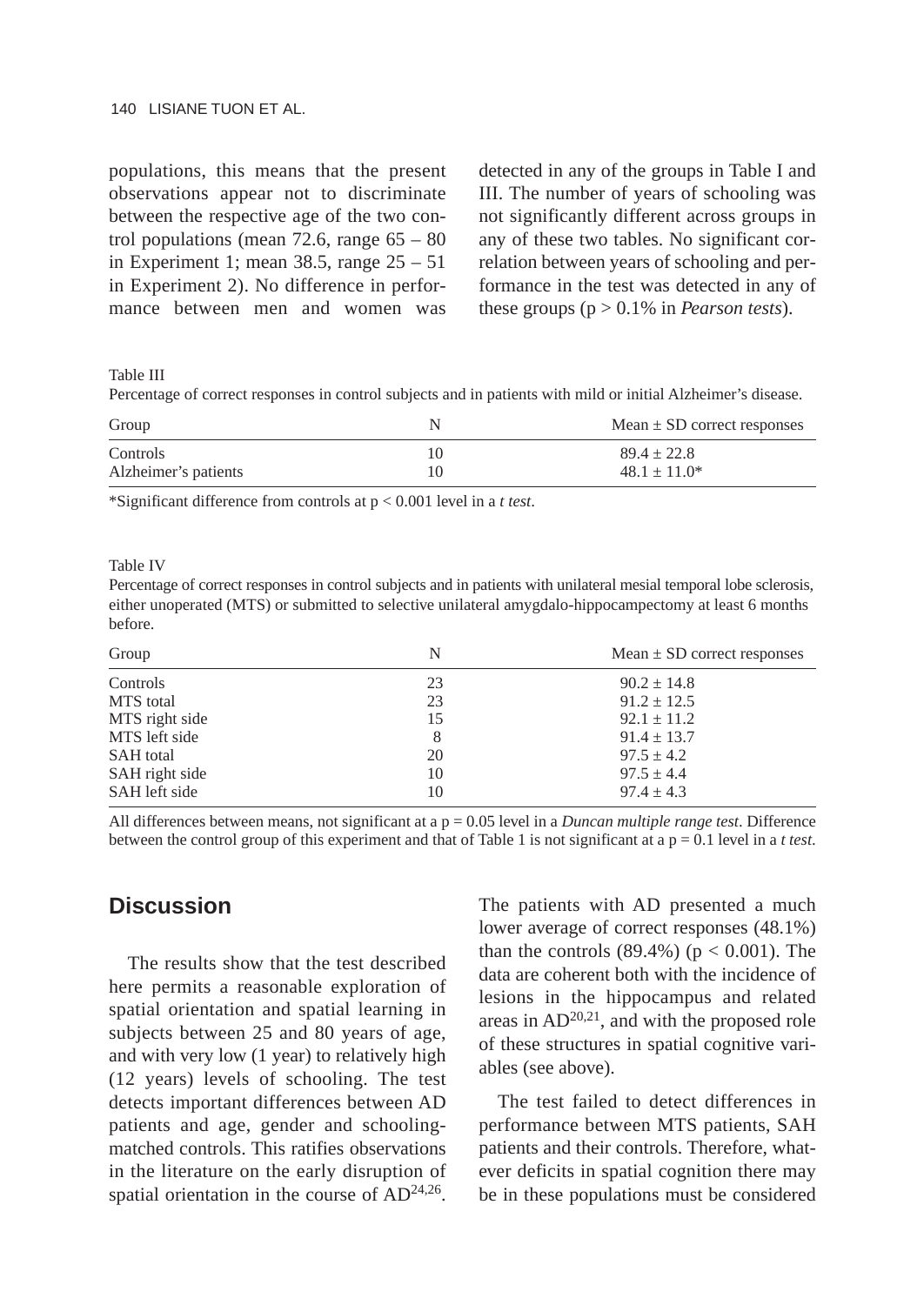to be very small relative those seen in AD patients<sup>19</sup>.

As said above, we were left with the clinical impression of a general improvement of mood in the SAH group, although no specific measurement of this was made. The apparent improvement of mood could account for the slightly (6%), though not significantly ( $p > 0.05$ ), improved performance in of SAH patients relative to both MTS patients and controls. There are numerous descriptions of improved performance in memory tests secondary to an improvement of mood $12,13$ . Unilateral ablation of the amygdala may induce a general sense of well-being, perhaps related to what has been described as placidity in animals or humans<sup>27,28</sup>. In any case, the present test was unable to detect spatial orientation memory deficits in MTS or SAH patients.

In conclusion. A new test to evaluate spatial orientation and spatial memory was presented. The test functions well in subjects between the ages of 25 and 80, and with low or high schooling levels. It detects spatial memory deficits in D patients, but not in patients with MTS or SAH.

# **References**

1. O'Keefe J, Dostrovsky J. The hippocampus as a spatial map. Preliminary evidence from unit activity in the freely-moving rat. *Brain Res* 1971; 34: 171-175.

2. O'Keefe JA. Place units in the hippocampus of the freely moving rat. *Exp Neurol* 1979; 51: 78-109.

3. Moser E, Paulsen O. New excitement in cognitive space: between place cells and spatial memory. *Neurobiol Behav* 2001; 11: 745-751.

4. O'Keefe J, Burgess N. Dual phase and rate coding in Hippocampal place cells: theoretical significance and relationship to entorhinal grid cells. *Hippocampus* 2005; 853- 866.

5. Burgess N, Cacucci F, Lever C, O'Keefe J. Characterizing multiple independent behavioral correlates of cell firing in freely moving animals. *Hippocampus* 2005; 15: 149- 153.

6. Wilson MA, McNaughton BL. Reactivation of hippocampal ensemble memories during sleep. *Science* 1994; 265: 676-679.

7. Nakazawa K, McHugh TJ, Wilson MA, Tonegawa S. NMDA receptors, place cells and hippocampal spatial memory. *Nature Rev Neurosci* 2004; 5: 361-372.

8. Hollup AS, Molden S., Donnett JG *et al.* Place fields of rat hippocampal pyramidal cells and spatial learning in the watermaze. *Eur J Neurosci* 2001; 13: 1197-1208.

9. Hamilton DA, Driscoll I, Sutherland RJ. Human place learning in a virtual Morris water task: some important constraints on the flexibility of place navigation. *Behav Brain Res* 2002; 129: 159-170.

10. Corkin S. What's new with the amnesic patient H.M.? *Nature Neurosci* 2002; 3: 153-160.

11. Morris RG, Anderson E, Lynch G *et al.* Selective impairment of learning and blockade of long-term potentiation by an N-methyl-D-aspartate receptor antagonist, AP5. *Nature* 1986; 319, 774-776.

12. Izquierdo I, Medina JH. Memory formation: the sequence of biochemical events in the hippocampus and its connection to activity in other brain structures. *Neurobiol Learn Mem* 1997; 68: 285-316.

13. Izquierdo I, McGaugh JL. Behavioural pharmacology and its contribution to the molecular basis of memory consolidation. *Behav Pharmacol* 2000; 12: 517-534.

14. Costa JC. Síndromes Epiléticas. In Nunes ML, Marrone CH. Semiologia Neurológica. Porto Alegre: Edipucrs, 2000: 373-385.

15. Alessio A, Damasceno BP, Camargo CH *et al.* Differences in memory performance and other clinical characteristics in patients with mesial temporal lobe epilepsy with and without hippocampal atrophy. *Epilepsy Behav* 2004; 5: 22-27.

16. Stepankova K, Fenton A., Pastalkova A. *et al.* Object-location impairment in patients with thermal lesions to the right or left hippocampus. *Neuropsychologia* 2004; 42: 1017-1028.

17. Steinvorth S, Levine B, Corkin S. Medial temporal lobe structures are needed to re-experience remote autobiographical memories: evidence from H**.**M. and W.R. *Neuropsychologia* 2005; 43: 479-496.

18. Caramelli P, Nitrini R. Como avaliar de forma breve e objetiva o estado mental de um paciente? *Rev Assoc Med Brasil* 2000; 46: 301-304.